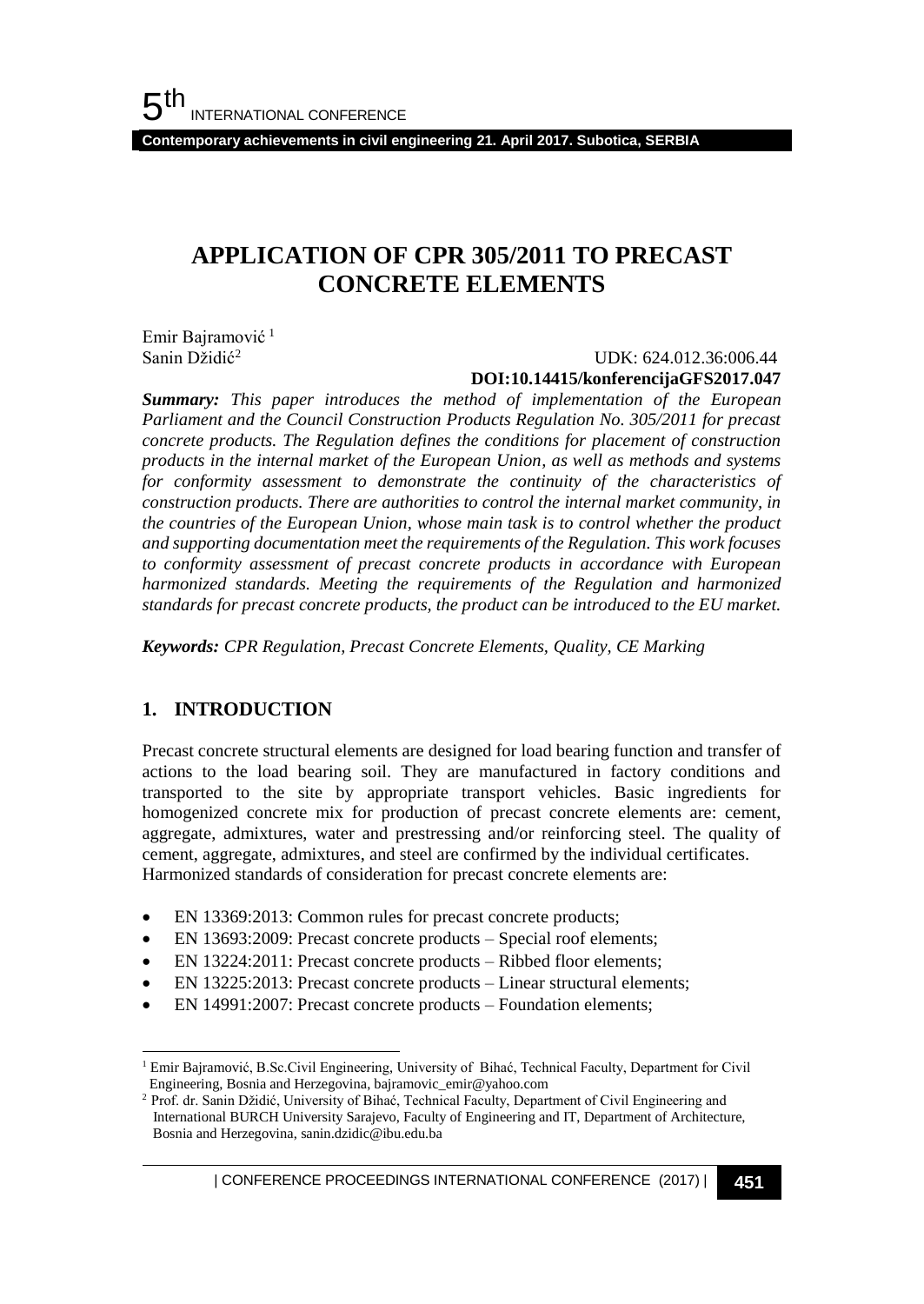# $5$ . међународна конференција **Савремена достигнућа у грађевинарству 21. април 2017. Суботица, СРБИЈА**

Design of precast concrete elements should comply with Eurocodes: EN 1990 - Basis of structural design, EN 1991 – Eurocode 1: Actions on Structures, EN 1992 – Eurocode 2 - Design of concrete structures, and where necessary EN 1997 – Eurocode 7 – Geotechnical Design and EN 1998 - Eurocode 8: Design of structures for earthquake resistance.

## **2. PRECAST CONCRETE ELEMENTS CONFORMITY ASSESSMENT**

According to European Parliament and the Council Construction Products Regulation No. 305/2011 (CPR 305/2011), there are two directions to conduct conformity assessment with the relevant requests:

- $\bullet$  Obligatory CEN<sup>3</sup>,
- Non obligatory EOTA<sup>4</sup>.

If the product to be placed on the EU market is covered by harmonized European standard, with the references published in the EU Official Gazette, than CEN methodology is to be used. It is a case with precast concrete elements.

If the product is not covered by the European harmonized standard, then the manufacturer may label its product with CE mark, but to check whether it is covered by the existing European assessment document first.

If product and its intended use have not been covered by a harmonized technical specification, there is an option to put them on the market by submitting the request for European technical assessment to respective body. That body can make European technical assessment document based on the assessment. In this case, assessment conformity procedure can last longer time.

Conformity assessment is conducted by defining values of the characteristics list defined as essential characteristics. Detailed list of characteristics can be find in Annex ZA of the European harmonized standard.

AVCP (Assessment and Verification of Constancy Performances) system requires involvement of notified bodies in some cases. *Table 1*, pending to AVCP system selected, shows the tasks to be made by manufacturer and notified body.

System 2+ is asseesment system for the precast concrete products. For example, according to the System 2+ for precast concrete products – Linear structural elements, the tasks of manufacturer and notified body to be performed, according to standard EN 13225:2013 are as follows:

Manufacturer is supposed to:

- $\checkmark$  conduct initial type testing<sup>5</sup>;
- establish and implement factory production control; and
- conduct further testing of samples taken at the factory.

The selected notified body is to:

l

<sup>3</sup> European Committee for Standardization

<sup>4</sup> European Organisation for Tehnical Assessment

<sup>5</sup> Initial type testing includes calculation and/or testing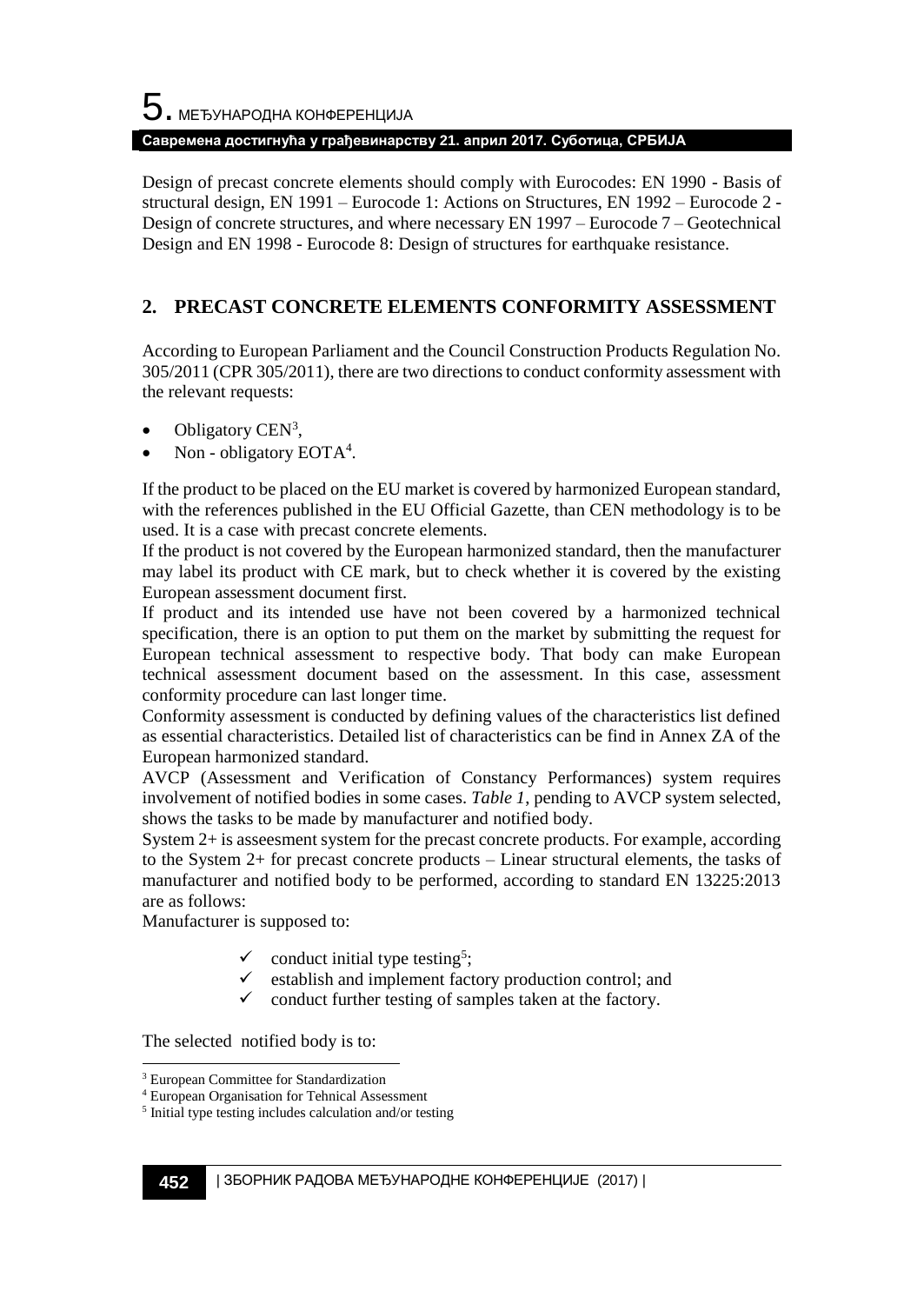

- $\checkmark$  conduct initial inspection of factory and of factory production control;
- $\checkmark$  conduct continuous surveillance, assessments and approval of factory production control.

| <b>Systems</b><br><b>AVCP</b> | <b>Responsibility</b> | <b>Type of Notified</b><br>body                     | <b>Tasks</b>                                                                                                                               |
|-------------------------------|-----------------------|-----------------------------------------------------|--------------------------------------------------------------------------------------------------------------------------------------------|
| $1+$                          | Notified Body         | Product<br>certification<br>Body                    | Initial Inspection of the FPC System<br>Continuous Surveillance of the FPC<br>system<br>Determination of the product-type<br>Audit testing |
|                               | Manufacturer          |                                                     | Factory Production Control<br>and<br>further testing of samples                                                                            |
| $\mathbf{1}$                  | Notified Body         | Product<br>certification<br>Body                    | Initial Inspection of the FPC system<br>Continuous surveillance of the FPC<br>system<br>Determination of the product-type                  |
|                               | Manufacturer          |                                                     | Production<br>Control<br>Factory<br>and<br>further testing of samples                                                                      |
| $2+$                          | Notified Body         | Factory production<br>control certification<br>body | Initial Inspection of the FPC System<br>Continuous Surveillance of the FPC<br>system                                                       |
|                               | Manufacturer          |                                                     | Production<br>Control<br>Factory<br>and<br>further testing of samples<br>Determination of the product-type                                 |
| 3                             | Notified Body         | Testing laboratory                                  | Determination of the product-type                                                                                                          |
|                               | Manufacturer          |                                                     | <b>Factory Production Control</b>                                                                                                          |
| $\overline{\mathbf{4}}$       | Manufacturer          | No independent<br>Involvement                       | <b>Factory Production Control</b><br>Determination of the product-type                                                                     |

*Table 1: Assessment and Verification of Constancy Performances System* [4]

#### **3. INITIAL TYPE TESTING**

The purpose of the type testing is to demonstrate that the product meets the specified requirements. Type testing can be:

- ➢ physical type testing consists in submitting a representative sample of the products and/or of specimens for the relevant laboratory testing;
- $\triangleright$  type calculation type calculation is the justification of the relevant properties of the product by calculation;
- ➢ a combination of both physical type testing and type calculation [7].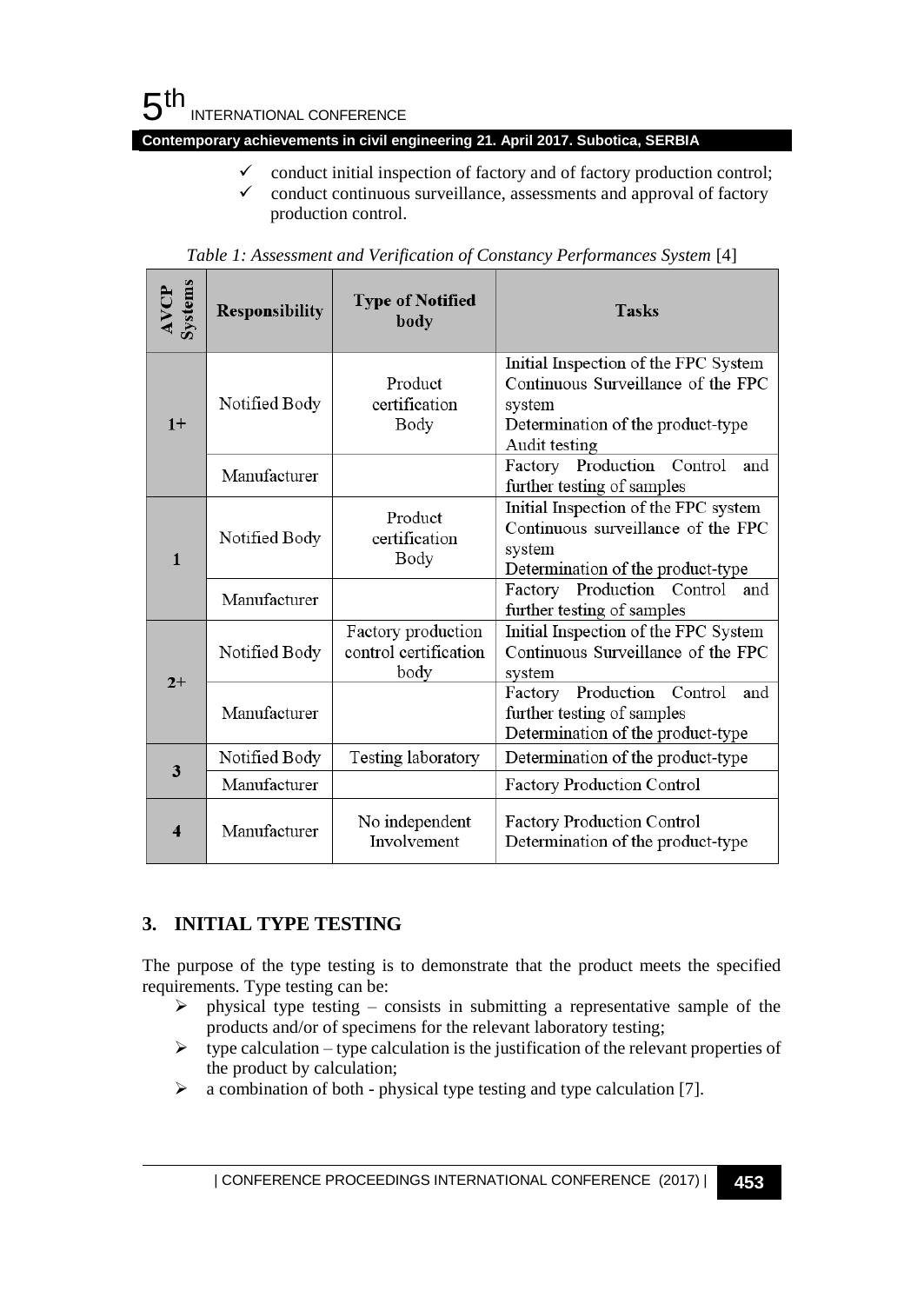If manufacturer has an access to relevant calibrated testing equipment, than it can be used for physical type testing. The product cannot be released to the market until the results of the initial type testing show that is in compliance with requirements specified by the relevant standard. Initial type testing must be conducted if any change occurs in product design, concrete mix, type of steel, production method or any other modifications that can have significant effect on the product's characteristics.

## **4. FACTORY PRODUCTION CONTROL**

The manufacturer shall establish, document, maintain and implement a factory production control (FPC) system to ensure that the product introduced to the market meets the requirements of EN 13225 and complies with the specified or declared values and with the requirements on technical documentation.

A manufacturer who operates a quality system in accordance with EN ISO 9001:2015 taking in scope specific standard request of products standards EN 13225, can be considered that meets the requirements of the factory production control system.

The factory production control system shall define competence, responsibility and authority of staff involved in it. That system consists of FPC manual, procedures, work instructions and other elements explaining raw material input, production process, production process' control and final product control. The manufacturer must determine the elements that can affect product's compliance to the required technical specification along the production process. Manufacturer needs to plan the production process to adjust the final product to the requirements of EN 12335. Within FPC framework, manufacturer must define inspection/control of raw material equipment, other production process input components, as well as final products. Inspection frequency is designed to create a permanent adjustment to the specified requirements.

Customers' complaints to delivered product or testing results during FPC can point out to the fact that product does not comply to the specific requirements. Manufacturer must undertake all necessary actions to eliminate nonconformity. These actions must be documented and show whether the final product is acceptable, unsatisfactory (to be rejected) or it can be declassified (to be introduced to market as lower class).

Procedure dealing with nonconformity products and complaints related to specific characteristics as well as correction actions taken to eliminate nonconformity must be documented.

## **5. NOTIFIED BODIES**

Notified bodies do conformity assessment (third party). EU member states are responsible for their notification to European Commission. Notified bodies shall be competitive for conducting of conformity assessment. Their competence is a subject of oversight by national institutes for accreditation of member states.

Notified bodies are to be independent, impartial and honest. If they do not meet requirements that they are notified for, a member country takes off their notification. Notified bodies operate in market driven conditions, so manufacturer is to select the most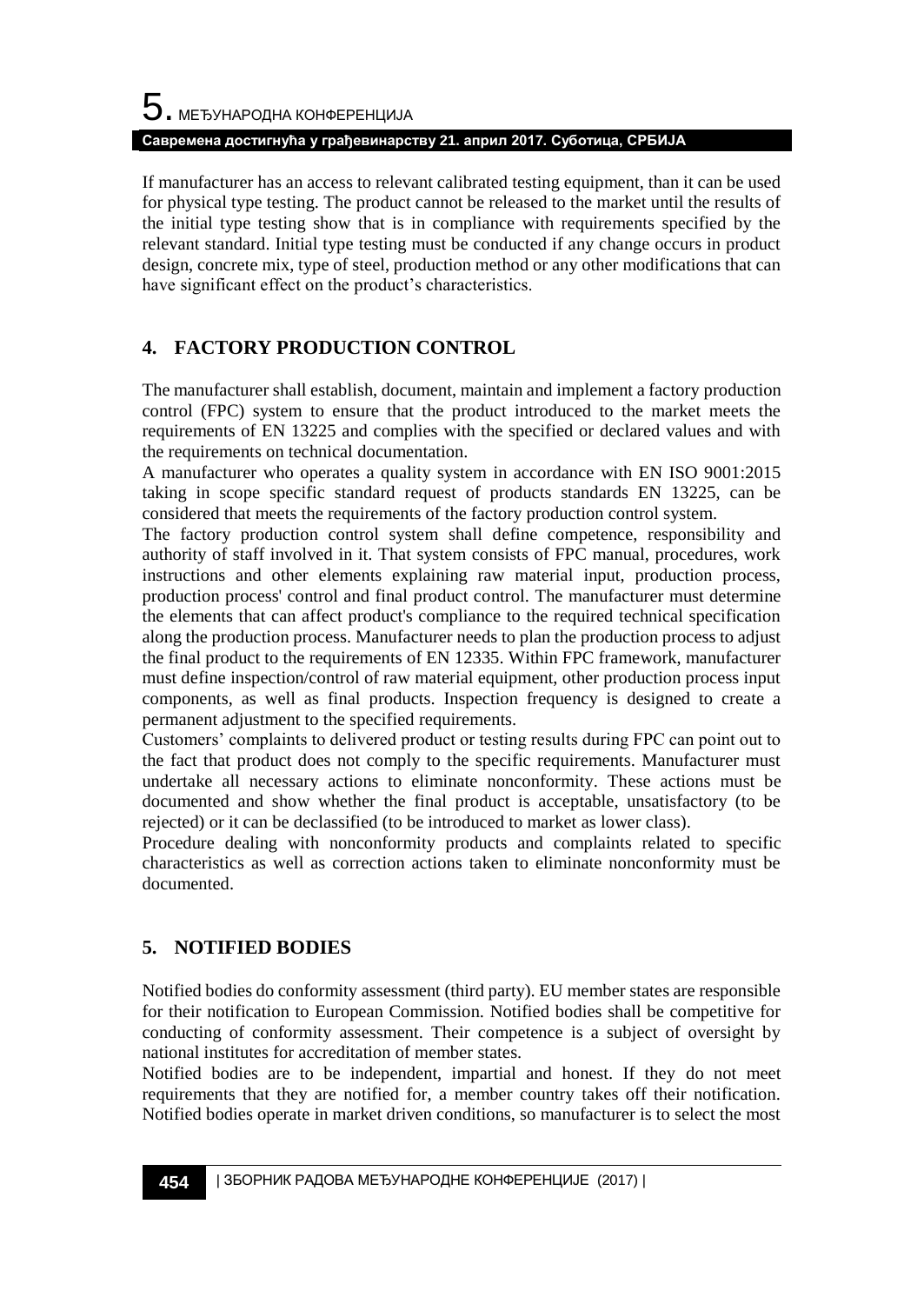### $5<sup>th</sup>$ INTERNATIONAL CONFERENCE

**Contemporary achievements in civil engineering 21. April 2017. Subotica, SERBIA**

relevant body for its purpose from the notified bodies' list. In the most cases, price and correspondence language are primary criteria for selection of the body.

The list of notified bodies is published in the EU Official Gazette. Until now, there are approximately 1700 notified bodies within the EU for all directives from New Approach that require CE marking.

### **6. DECLARATION OF PERFORMANCE**

After the completion of conformity assessment, manufacturer shall make declaration of performance. The model of declaration of performance can be found in CPR No. 305/2011and the example for the Precast Concrete Elements – Linear Structural Elements is given in *Figure 1*.

| Declaration of performance:                                                                            | 4) Registered trade name |            |           |  |  |  |  |
|--------------------------------------------------------------------------------------------------------|--------------------------|------------|-----------|--|--|--|--|
| No.                                                                                                    | Address of the           |            |           |  |  |  |  |
| Type of the construction product: Precast concrete                                                     | manufacturer             |            |           |  |  |  |  |
| products - Linear structural elements                                                                  | LOGO of the company      |            |           |  |  |  |  |
| 1) Unique identification code:                                                                         |                          |            |           |  |  |  |  |
| 2) Type, serial number:                                                                                |                          |            |           |  |  |  |  |
| 3) Intended use or uses of the construction product:                                                   |                          |            |           |  |  |  |  |
|                                                                                                        |                          |            |           |  |  |  |  |
| 5) Authorised representative: Name and contact address of the authorised representative<br>if there is |                          |            |           |  |  |  |  |
| 6) System of assessment and verification of constancy of performance:<br>System 2+                     |                          |            |           |  |  |  |  |
|                                                                                                        |                          |            |           |  |  |  |  |
| 7) Notified body:                                                                                      |                          |            |           |  |  |  |  |
| 8) European Technical Assessment:                                                                      |                          |            |           |  |  |  |  |
| 9) Declared performance:                                                                               |                          |            |           |  |  |  |  |
| Concrete:                                                                                              |                          |            |           |  |  |  |  |
| Compressive strength                                                                                   | $f_{ck} =$<br>XX         | $[N/mm^2]$ | 3225:2013 |  |  |  |  |
| <b>Reinforcing steel</b>                                                                               |                          |            | 띺         |  |  |  |  |
| Ultimate tensile strength                                                                              | $f_{tk} =$<br>уу         | $[N/mm^2]$ |           |  |  |  |  |
| Tensile yield strength                                                                                 | $f_{\gamma k} =$<br>ZZ   | $[N/mm^2]$ |           |  |  |  |  |
| 10) The product characteristics are in accordance with the above specification                         |                          |            |           |  |  |  |  |
| The declaration of performance is issued under the sole responsibility of the                          |                          |            |           |  |  |  |  |
| manufacturer identified in point 4.                                                                    |                          |            |           |  |  |  |  |
|                                                                                                        |                          |            |           |  |  |  |  |
| Signed for and on behalf of the manufacturer by:                                                       |                          |            |           |  |  |  |  |
|                                                                                                        |                          |            |           |  |  |  |  |
|                                                                                                        |                          |            |           |  |  |  |  |
| (name and function)                                                                                    |                          |            |           |  |  |  |  |
|                                                                                                        |                          |            |           |  |  |  |  |
|                                                                                                        |                          |            |           |  |  |  |  |
| (place and date of issue)<br>(signature)<br>$\epsilon$                                                 |                          |            |           |  |  |  |  |

*Figure 1. Declaration of Performance*<sup>6</sup>

<sup>6</sup> Made by authors according CPR No. 305/2011, Annex III

l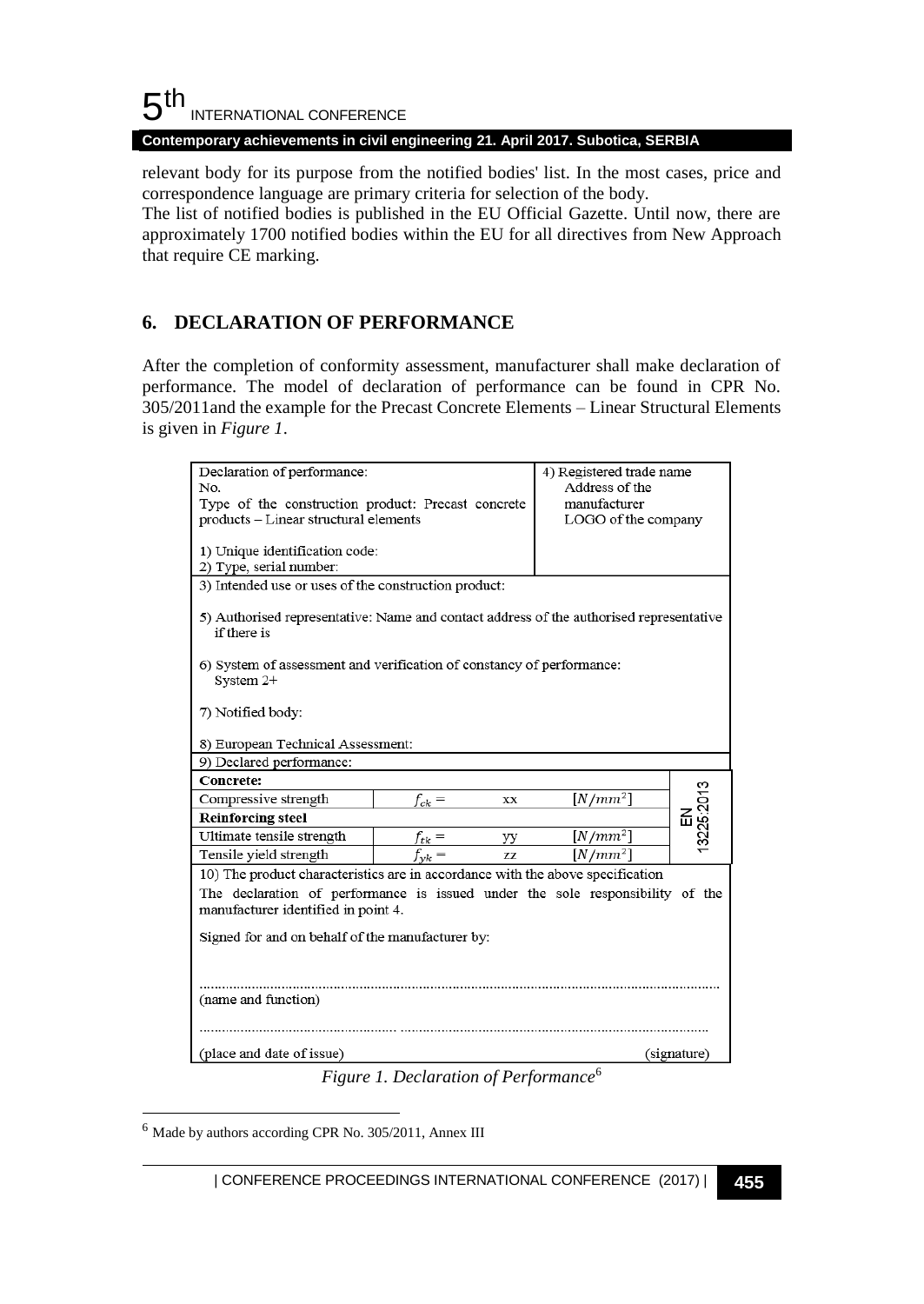The EU Declaration of Performance is the document in which the manufacturer states that the product satisfies the essential requirements of the applicable legislation. The Declaration of Performance must be kept for ten years from the date of placing the product on the market. The Declaration of Performance must be drawn up in one of the official languages of the EU. The EU Member States may require that the EU declaration of performance is translated into their official language or languages [9].

## **7. CE MARKING AND LABELLING**

Producer can label CE mark using three methods. The following information shall be added to the CE marking symbol in the affixed label:

- identification number of the certification body;
- $\checkmark$  name or identifying mark and registered address of the manufacturer;
- $\checkmark$  the last two digits of the year in which the marking is affixed;
- $\checkmark$  number of the factory production control certificate;
- $\checkmark$  reference to EN 13225 with the date of the version;
- $\checkmark$  description of the product: generic name and intended use; and
- $\checkmark$  Information on relevant essential characteristics of the product [6].

Manufacturer can use simplified CE mark. Simplified CE mark should look like shown in *Figure 2*.

| AnyCo Ltd, PO Bx21, B-1050 | Name and registered address of the<br>manufacturer.             |
|----------------------------|-----------------------------------------------------------------|
| 45PJ76                     | Identification number of unit.                                  |
| 13                         | Last two digits of the year in which the<br>marking was affixed |
| 0123-CPR-456IGH            | Number of the FPC certificate                                   |
| EN 13225:2013              | Number of dated version of standard                             |

*Figure 2. Example of simplified label* [6]

*Figure 3* shows the label with geometric data and material characteristics.

l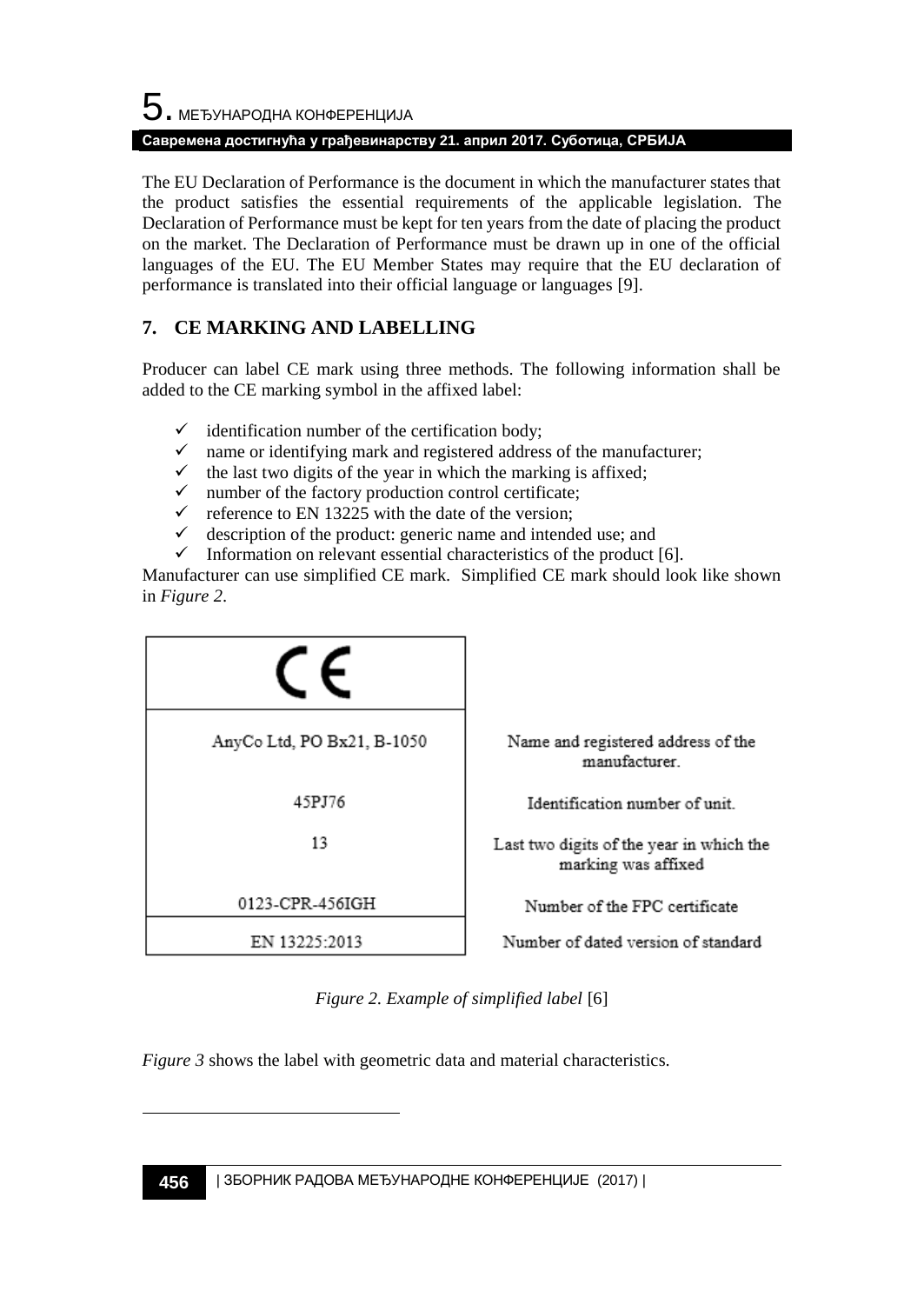| CE<br>0035                                                                             |                                 |                          |  |  |  |  |
|----------------------------------------------------------------------------------------|---------------------------------|--------------------------|--|--|--|--|
| AnyCo Ltd, PO Bx21, B-1050                                                             |                                 |                          |  |  |  |  |
|                                                                                        |                                 |                          |  |  |  |  |
| Address                                                                                |                                 |                          |  |  |  |  |
| 15                                                                                     |                                 |                          |  |  |  |  |
| 0123-CPR-456IGH                                                                        |                                 |                          |  |  |  |  |
| EN 13225:2013<br>Linear precast concrete structural element<br>COLUMN (for structures) |                                 |                          |  |  |  |  |
| Concrete:<br>Compressive strength                                                      | $f_{ck} =$                      | $[N/mm^2]$               |  |  |  |  |
| Reinforcing steel:<br>Ultimate tensile strength<br>Tensile yield strength              | $f_{tk}$ =<br>$f_{yk}$ =        | $[N/mm^2]$<br>$[N/mm^2]$ |  |  |  |  |
|                                                                                        | Series C0<br>Type 400*500*6 000 |                          |  |  |  |  |
| For detailing and durability see Technical Information                                 |                                 |                          |  |  |  |  |

*Figure 3. Example of CE marking with Method 1 for columns* [6]

There are two other methods determining what a label should look like that can be found in Annex ZA of EN 13225:2013.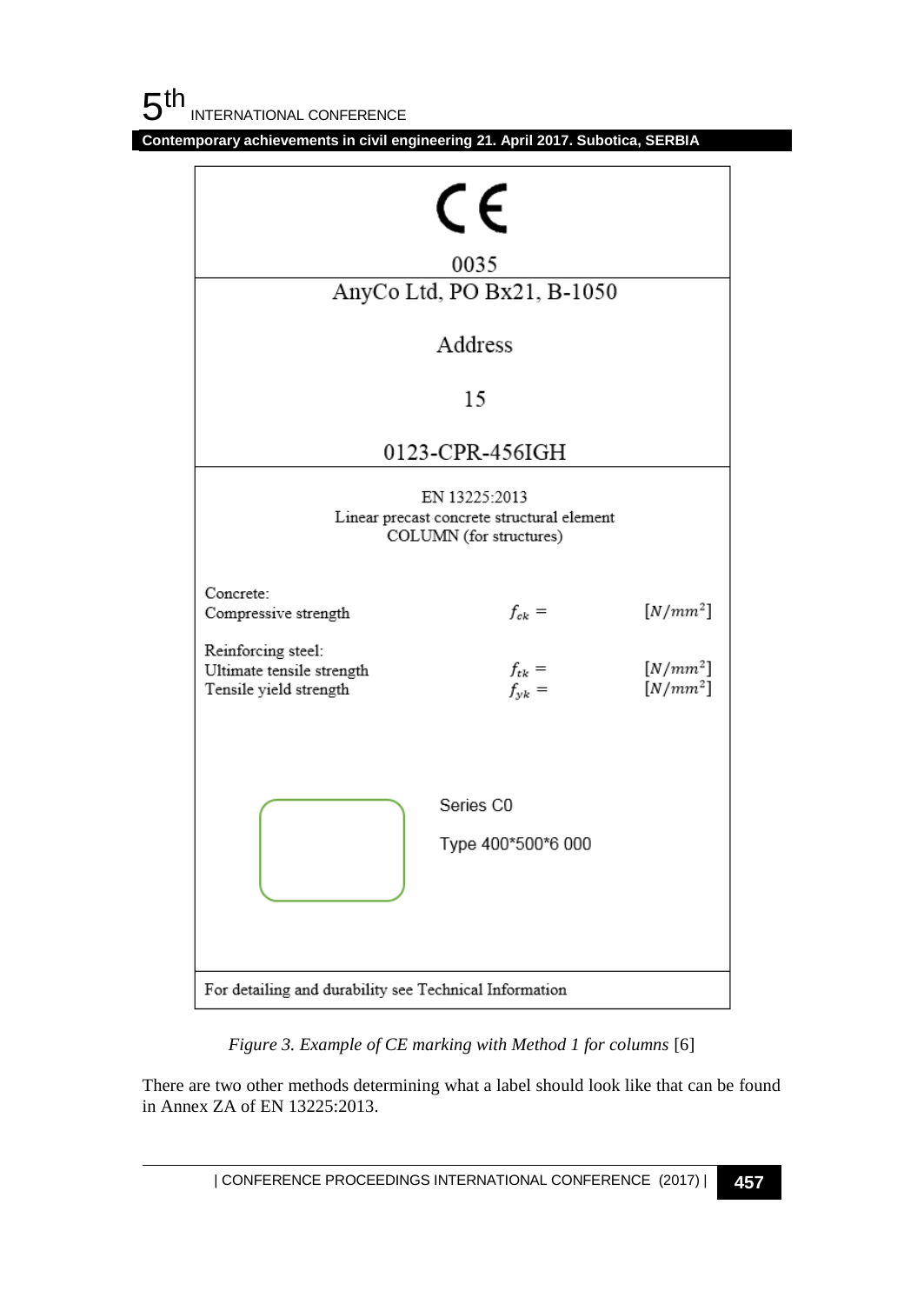#### **8. CONCLUSION**

Annual turnover of the products with the CE mark in the EU market is around 1,500 billion euros. According to some unofficial estimates, Bosnia and Herzegovina exports products with the CE mark to the EU market in the value of around 15 million euros. CE marking is a "passport for the product" that can enter the EU market. This label confirms that the product meets the minimum safety requirements set by the legislator. However, whether the product will be accepted by the market depends on many other factors, such as the attractiveness of the product (whether the product is made based upon the results of relevant research and development of technology), unit price, delivery timeframe, and others. Research and development of technology are the main reasons why the most successful countries in the world market invest the most in research and development.

#### **REFERENCES**

- [1] Bajramović E, Puškar J, "Implementation of the EU Directive No. 305/2011 on Construction Products in the Company I-CRNI Ltd", 10th International Scientific Conference in Production Engineering "Development and Modernization of Production", RIM, Dubrovnik, Croatia, 2015;
- [2] Džidić S, "Importance of the Synergic Application og the EU Regulation on Construction Products (EU CPR 305/2011) from the Fire Safety Aspects", International Conference: Fire Protection as Part of the Integral Fire and Rescue System, Institute for Fire Protection, Sarajevo, Bosnia and Herzegovina 2014;
- [3] Džidić S, "Synergy Importance of the Construction Products Quality from the Standpoint of Fire Safety and Energetic Properties, International Scientific Research Conference Environment Protection between Science and Practice, Banja Luka, Bosnia and Herzegovina 2013;
- [4] Guidance for the accreditation of product certicication bodies, FPC certification bodies and testing laboratories involved in the assessment and verification of constancy of performance as determined by the CPR 305/2011/EU, Hellenic Accreditation System S.A., Greece, 2013;
- [5] EN 206:2013 Concrete Specification, performance, production and conformity;
- [6] EN 13225:2013 Precast concrete products Linear structural elements;
- [7] EN 13369:2013 Common rules for precast concrete products;
- [8] ISO 9001:2015 Quality management system Requirements.
- [9] [www.cemarking.net](http://www.cemarking.net/)
- [10[\]www.ec.europa.eu](http://www.ec.europa.eu/)
- [11[\]www.kvalitet.org.rs](http://www.kvalitet.org.rs/)
- [12[\]www.newapproach.org](http://www.newapproach.org/)